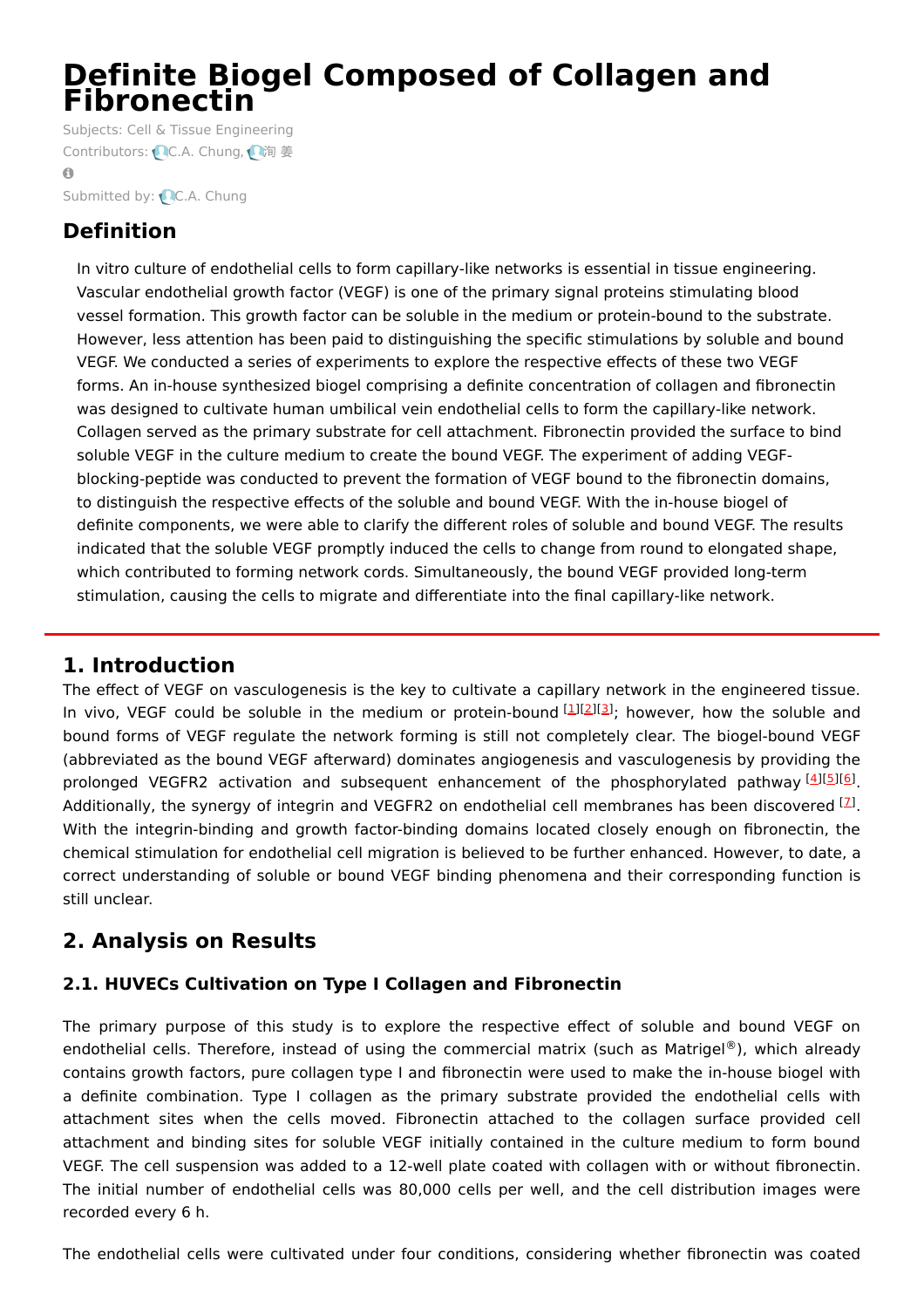on the collagen and whether VEGF was added to the culture medium. The endothelial cells in the four cases formed the network to different extents. The results are as shown in **Figure 1**. In the two cases with no VEGF but with or without fibronectin addition (−F−V and +F−V), HUVECs started the morphological change from round to elongated shape at about 6 h, and the change became evident at 12 h. The cells in these two cases were found to undergo a rapid cell death process that the number of adherent endothelial cells continually decreased. At 24 h of incubation, only a small number of cells remained in the sight field. It is worth mentioning that the cells could express the morphological change even without VEGF added.



**Figure 1.** HUVECs morphological forms and cellular networks in different cell culture conditions: without fibronectin (−F), with fibronectin (+F), without VEGF (−V), and with VEGF (+V). Black arrows in the enlarged photos indicate the cells with morphological change into the elongated shape, while white arrows indicate the cells still in the original cobblestone shape.

Under the culture condition without fibronectin but with VEGF (−F+V), many cells with morphological changes appeared at 6 h. However, the cell network could not ultimately form afterward. In the +F+V case, the beginning of morphological change occurred a bit later than in the –F+V case. The originally round-shaped cells became elongated, and the dividing boundary for adjacent cells became blurred at 12 h. These characteristics were more evident subsequently, which shows that VEGF stimulated the endothelial cells continuously. The cell-free area in the visual field became apparent as a result of cell aggregation. The cell colony evolved in the direction of forming the capillary-like network.

#### **2.2. Effects of Soluble and Bound VEGF**

Comparison between the –F+V and +F+V cases, as shown in **Figure 1**, reveals that the endothelial cells begin morphological changes earlier; however, a cell network could not form afterward if the biogel had no fibronectin. In contrast, although the cell commenced morphological change somewhat later in +F+V, the cells continued to migrate and aggregate into a cellular network. This result indicated that soluble and bound VEGF might have different effects on cell behavior. However, in addition to binding VEGF, fibronectin could bind cells through its integrin-binding domain. To clarify whether it was the cell-binding or VEGF-binding to the fibronectin responsible for the different cell behaviors, we conducted a series of experiments using the synthetic VEGF-blocking-peptide (VBP). The sequences of VBP were designed according to the fibronectin-binding domain of VEGF (exon-7). This peptide was added to the fibronectincoating wells before adding the HUVEC suspension to shield the growth factor-binding domain of fibronectin. Because the bound VEGF was prevented from forming, the added VEGF would remain in the soluble form.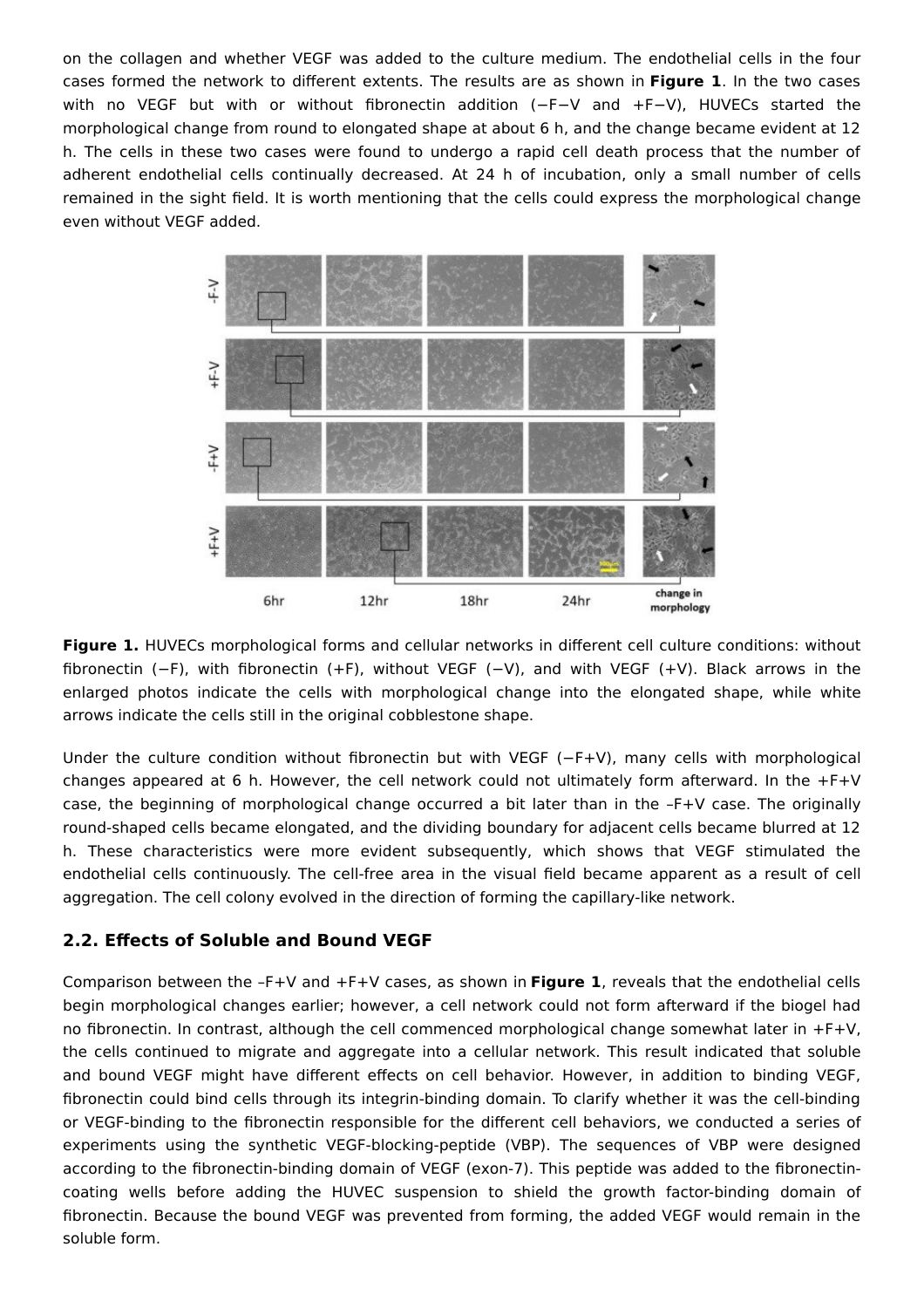The VPB shielding effect was assessed using fluorescence immunoassay, where a FITC-conjugated anti-VEGF antibody was used to monitor the VEGF. Results are as shown in **Figure 2** for four different cell culture conditions: without VBP (-P), with VBP (+P), without VEGF (-V), and with VEGF (+V). The darker fluorescence response in the case of +P+V than in –P+V indicated that VBP could avoid VEGF from biding fibronectin. The two subsets of -P-V and +P-V showed that even in the cases with no adding VEGF in the culture medium, the fluorescence response could still be detected, albeit the responses were weaker than the counterpart cases of -P+V and +P+V, respectively. The results indicated that HUVECS could secrete VEGF. This autocrine signaling explained why HUVECs presented a morphological change in the cases without adding VEGF from outside. However, because the cells experienced rapid cell death in the two cases without VEGF added, adding VEGF was essential to cell viability to prevent the cell un-attachment and cell death during the network developing process.



**Figure 2.** Bound VEGF location after 6 h of incubation in different cell culture conditions: without VBP (−P), with VBP (+P), without VEGF (−V), and with VEGF (+V). A fluorescent signal from the primary antibody against VEGF was detected on the cell membrane and biogel surface. The VBP shielding effect avoided VEGF from binding biogel resulting in the darker VEGF field in both the +P−V and +P+V cases.

We further tested the VBP effect on cells by changing dose usage. The number of junctions quantitatively indicated the integrity and complexity of the capillary-like network. The results are displayed in **Figure 3**, which shows HUVECs could differentiate into a network and established an average of 140 junctions per view field for the cases with no or adding a small amount of VBP. The junction number dramatically decreased with the peptide concentration larger than 0.0125 ng/μL, but the cells kept attaching to the biogel. The results showed that the usage of VBP interfered with the regulating effect of VEGF and affected the integrity of network structure but not the cell adhesion.



**Figure 3.** The effect of VBP dosage on the cell network integrity. The average number of network junctions per view field served as a quantitative indicator of network integrity. Cell cords recognized by ImageJ software are shown, where the pink lines present the segments (connections between two junctions), the green lines the branches (connections between junction and node), and the blue lines the isolated elements (connections between two nodes). Data were collected after 24 h of cell culture and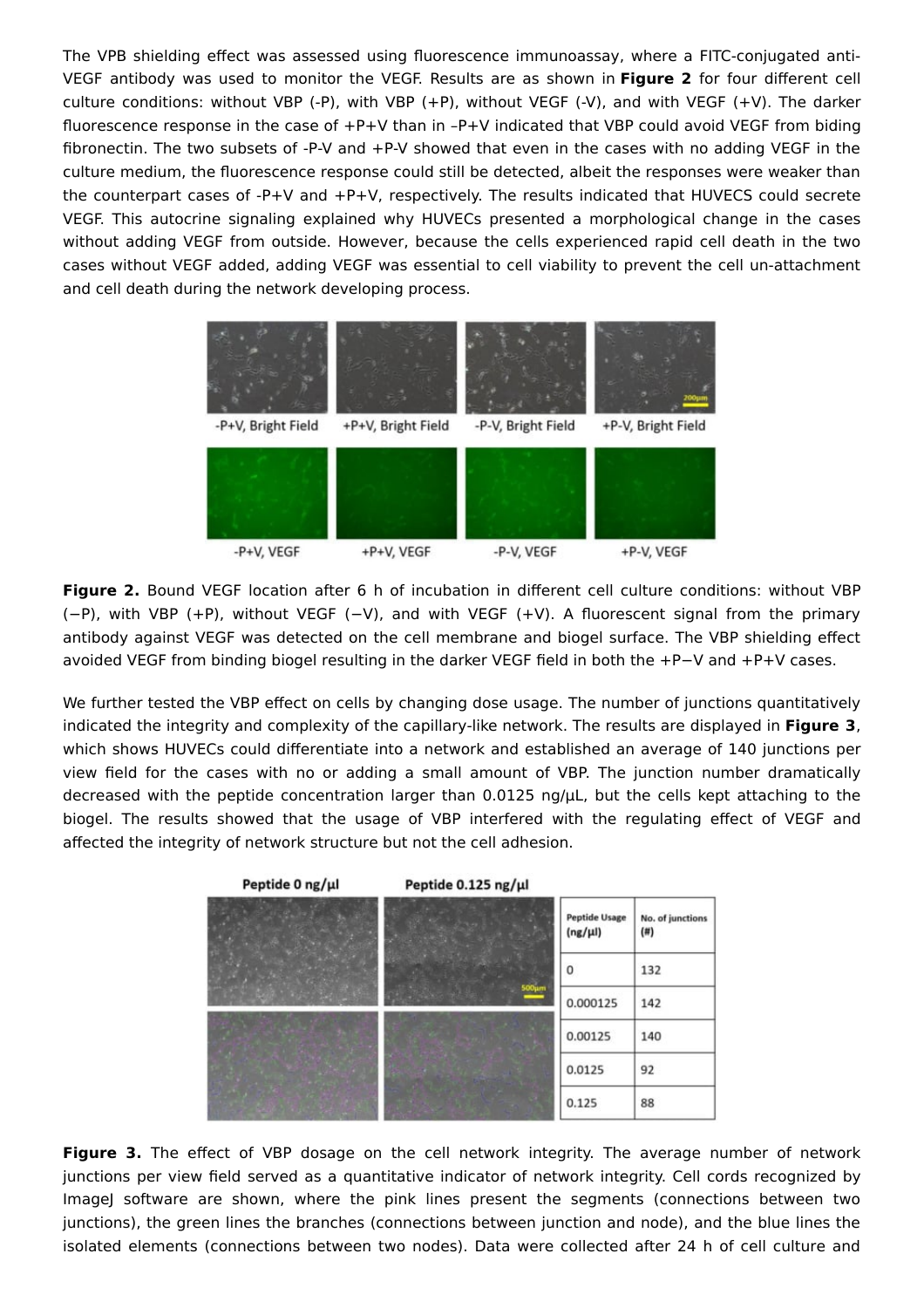averaged with three repeated experiments.

Based on the optimum culturing environment (+F+V), as shown in **Figure 1**, we tested on HUVECs the stimulating effect of soluble and bound VEGF, respectively, by adding 400 μL DPBS per well with 0.125 ng/μL dissolved VBP. The cell culture images are shown in **Figure 4**. In the -P situation, i.e., without VBP addition, HUVECs showed the change in morphology and subsequently formed the capillary-like network. In the +P situation, i.e., with VBP addition, HUVECs could not ultimately create the cell network, albeit the cells presenting morphological change earlier than the -P case.



**Figure 4.** HUVECs distribution with and without VBP addition. In the -P case, which means without the VBP addition, HUVECs showed the change in morphology at 12 h with some cells remaining in the cobblestone shape and subsequently formed the capillary-like networks at 18 h. In the +P case, which means with the VBP addition, most HUVECs showed the morphological change at 12 h; however, the network could not form afterward.

More details about the network integrity and complexity are summarized in **Figure 5**. The number of junctions, the number of segments, and the total segment length were measured as representative indicators. If no VBP was added (−P+V), these three values remain high for all the observation times, indicating that a cell network was developed to a high degree. In contrast, with VBP added (+P+V), these three values decreased significantly after 18 h, indicating no cell network could ultimately form with VBP added. Because adding VBP (+P) prevented VEGF binding onto fibronectin, the added VEGF would remain soluble. The soluble VEGF was shown incapable of sustaining the network formation.



**Figure 5.** Junction number, segment number, and total segment length of the capillary-like network. The higher value of these three indicators, the more integrity of the network. All experiments were repeated five times. Data are presented as mean SD. The Student's t-test was performed for statistical evaluation:  $* = p < 0.05$ ,  $** = p < 0.01$ , and ns = non-significant. The asterisk above the -P+V charts presents the pvalue between the −P+V and +P+V cases at the same observation time.

### **3. Current Insights**

Previous experiments primarily focused on the VEGF amount added to the culture environment, lacking the discussion on the two states of VEGF <sup>[<u>[8](#page-5-5)][\[9](#page-5-6)</u>]. Less attention was paid to telling the different effects of</sup>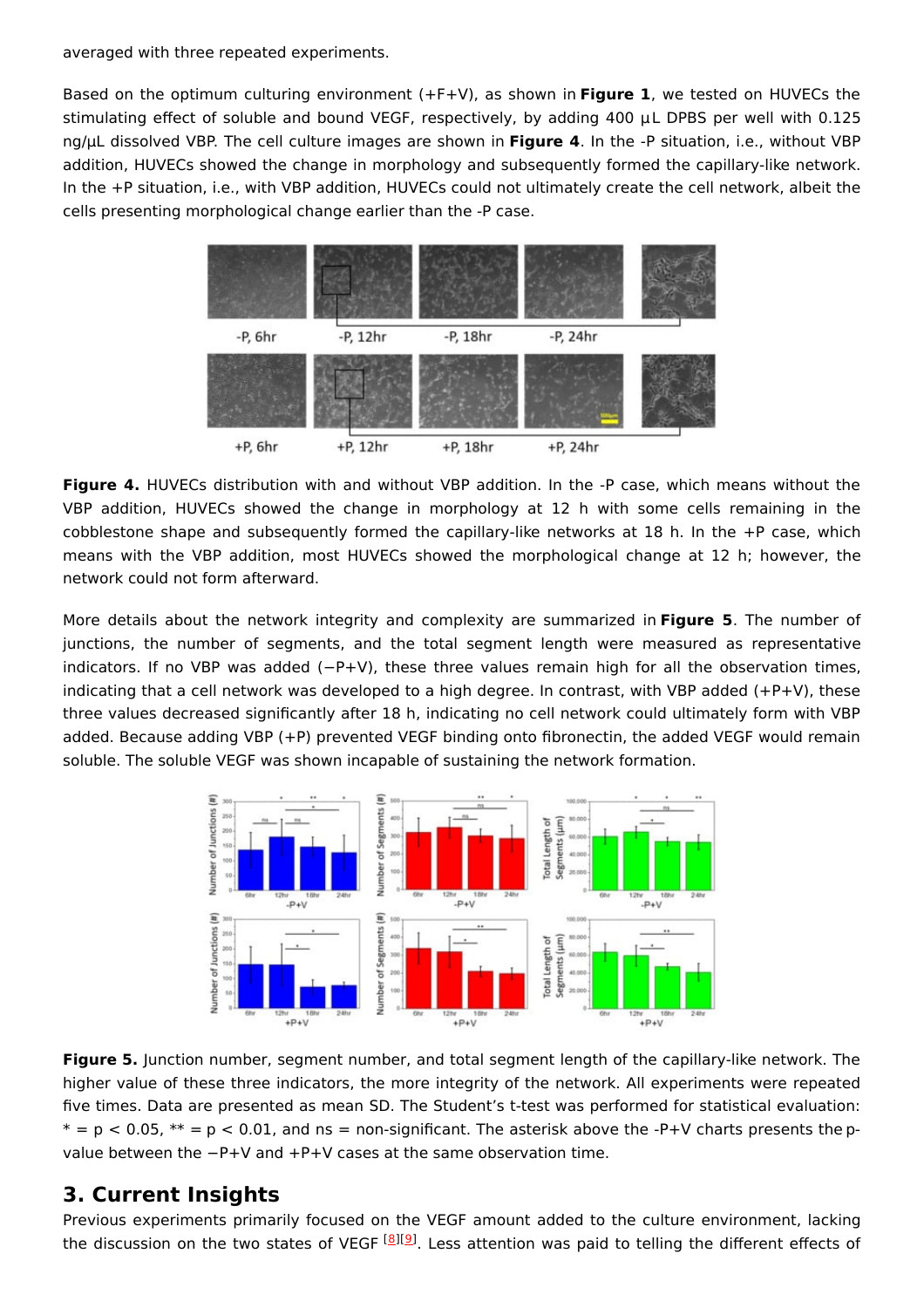soluble and bound VEGF. The hypothesis that the formation of capillary-like networks is only regulated by the bound VEGF cannot fit all experimental data <sup>[[10\]](#page-5-7)</sup>. In theoretical modeling, on the other hand, capillarylike networks can be formed by using both soluble-VEGF-based or bound-VEGF-based mathematical models, and a consensus is still absent [[11\]](#page-5-8)[[12\]](#page-5-9)[[13\]](#page-5-10). Moreover, although many in vitro capillaries culturing experiments have been successful, problems remained in the in vivo trials. Once the artificial scaffold and tissue are transplanted into the human body, the VEGF binding to the scaffold will gradually be consumed or decomposed over time. How to regularly provide an appropriate amount of VEGF becomes a difficult challenge [\[14](#page-5-11)][\[15](#page-5-12)]. A high initial dosage strategy is not adopted because the excessively high VEGF concentration will cause excessive proliferation of capillaries and potential carcinogenic risks <a>[\[16](#page-5-13)]</a>. Transplanting biomaterials, such as fibronectin, that can initially capture and gradually release VEGF, seems feasible, while it is essential to precisely predict the dynamic balance between soluble and bound VEGF <sup>[<u>17][\[18](#page-5-15)]</u></sup>

Previous experiments showed that parts of the cells with morphological change to elongated shape are connected end-to-end to form the cords in the capillary-like network, while those without morphological change aggregate and create a cobblestone arrangement <sup>[\[9](#page-5-6)][[19](#page-5-16)]</sup>. The same phenomena were found in our results (+F+V in **Figure 1** and -P in **Figure 4**). Because the animal-extracted materials such as Matrigel and ECGS used in literature are originally rich in VEGF, previous studies lacked the discussion on the respective effects of soluble and bound form. We filled this gap by building a VEGF-free environment, which allowed us to explore the VEGF effects. We chose the type I collagen as substrate ingredient, which had been proven beneficial for HUVECs survival and biogel remodeling [\[8](#page-5-5)][[20](#page-5-17)], and treated with the thin fibronectin layer coated on collagen surface, which provided VEGF-binding areas, and further enhanced HUVECs attachment and morphology  $^{[2][11]}$ . By comparing the cases with and without adding VEGF, we discussed the different roles soluble and bound VEGF played in forming capillary-like networks.

The exogenous VEGF tests on HUVECs showed that more cells underwent a morphological change in the −F+V condition within 12 h of incubation than the standard +F+V case. Since in the −F+V case there was virtually no VEGF binding to fibronectin, the added VEGF remains in the soluble form; the results indicated a higher concentration of soluble VEGF induced the cell morphological change earlier. The primary response of endothelial cells to the stimulation of soluble VEGF was the shape change from round to elongated shape.

The experiment of adding VEGF-blocking-peptide (VBP) to prevent the formation of bound VEGF further confirmed the respective effects of soluble and bound VEGFs. Adding VBP resulted in a higher concentration of soluble VEGF in the culture medium than not adding VBP. Therefore, we could confirm that soluble VEGF mainly stimulated the endothelial cells to change from a round to elongated form, which might benefit the center-hollowed tube structure development [\[21](#page-5-18)]. On the other hand, the bound VEGF mainly stimulated the endothelial cells to migrate and ultimately formed a high integrity network.

In summary, the soluble and bound VEGF had different vital functions in inducing endothelial cells to differentiate into a capillary-like network. The soluble VEGF dissolved in the culture medium activated the cell morphogenesis quickly. The cells became elongated, which was conducive to the formation of network cords. Simultaneously, the VEGF binding to the biogel provided a slow and continuous chemical stimulation, guiding the cells to move and aggregate, forming a capillary-like structure with complete integrity.

#### **References**

<span id="page-4-0"></span><sup>1.</sup> Prakash Vempati; Aleksander Popel; Feilim Mac Gabhann; Extracellular regulation of VEGF: Isoforms, proteolysis, and vascular patterning. Cytokine & Growth Factor Reviews **2013**, 25, 1-19, [10.1016/j.cytogfr.2013.11.002](http://doi.org/10.1016/j.cytogfr.2013.11.002).

<span id="page-4-1"></span><sup>2.</sup> J E Park; G A Keller; N Ferrara; The vascular endothelial growth factor (VEGF) isoforms: differential deposition into the subepithelial extracellular matrix and bioactivity of extracellular matrix-bound VEGF.. Molecular Biology of the Cell **1993**, 4, 1317-1326, [10.1091/mbc.4.12.1317](http://doi.org/10.1091/mbc.4.12.1317).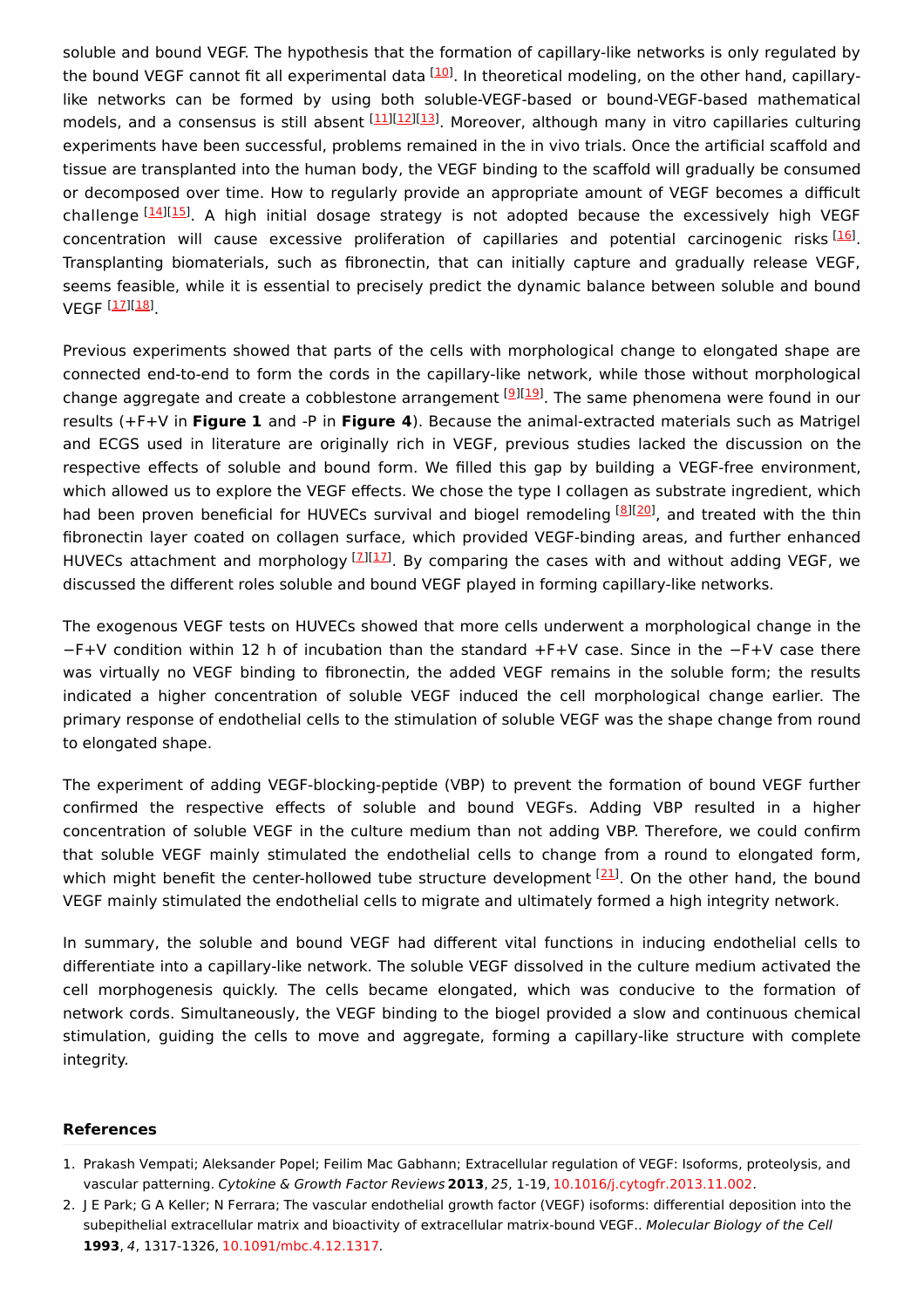- <span id="page-5-0"></span>3. Jeremy Grunstein; Joseph J. Masbad; Reed Hickey; Frank Giordano; Randall S. Johnson; Isoforms of Vascular Endothelial Growth Factor Act in a Coordinate Fashion To Recruit and Expand Tumor Vasculature. Molecular and Cellular Biology **2000**, 20, 7282-7291, [10.1128/mcb.20.19.7282-7291.2000](http://doi.org/10.1128/mcb.20.19.7282-7291.2000).
- <span id="page-5-1"></span>4. Tom T. Chen; Alfonso Luque; Sunyoung Lee; Sean M. Anderson; Tatiana Segura; M. Luisa Iruela-Arispe; Anchorage of VEGF to the extracellular matrix conveys differential signaling responses to endothelial cells. Journal of Cell Biology **2010**, 188, 595-609, [10.1083/jcb.200906044](http://doi.org/10.1083/jcb.200906044).
- <span id="page-5-2"></span>5. Christiana Ruhrberg; Holger Gerhardt; Matthew Golding; Rose Watson; Sofia Ioannidou; Hajime Fujisawa; Christer Betsholtz; David T. Shima; Spatially restricted patterning cues provided by heparin-binding VEGF-A control blood vessel branching morphogenesis. Genes & Development **2002**, 16, 2684-2698, [10.1101/gad.242002](http://doi.org/10.1101/gad.242002).
- <span id="page-5-3"></span>6. Errol S. Wijelath; Salman Rahman; Mayumi Namekata; Jacqueline Murray; Tomoaki Nishimura; Zohreh Mostafavi-Pour; Yatin Patel; Yasuo Suda; Martin Humphries; Michael Sobel; et al. Heparin-II Domain of Fibronectin Is a Vascular Endothelial Growth Factor-Binding Domain. Circulation Research **2006**, 99, 853-860, [10.1161/01.res.0000246849.17887.66](http://doi.org/10.1161/01.res.0000246849.17887.66).
- <span id="page-5-4"></span>7. Mikaël M. Martino; Federico Tortelli; Mayumi Mochizuki; Stephanie Traub; Dror Ben-David; Gisela A. Kuhn; Ralph Müller; Erella Livne; Sabine A. Eming; Jeffrey A. Hubbell; et al. Engineering the Growth Factor Microenvironment with Fibronectin Domains to Promote Wound and Bone Tissue Healing. Science Translational Medicine **2011**, 3, 100ra89- 100ra89, [10.1126/scitranslmed.3002614.](http://doi.org/10.1126/scitranslmed.3002614)
- <span id="page-5-5"></span>8. Valerie L. Cross; Ying Zheng; Nakwon Choi; Scott S. Verbridge; Bryan A. Sutermaster; Lawrence J. Bonassar; Claudia Fischbach; Abraham D. Stroock; Dense type I collagen matrices that support cellular remodeling and microfabrication for studies of tumor angiogenesis and vasculogenesis in vitro. Biomaterials **2010**, 31, 8596-8607, [10.1016/j.biomaterials.2010.07.072](http://doi.org/10.1016/j.biomaterials.2010.07.072).
- <span id="page-5-6"></span>9. Katerina Stamati; John V. Priestley; Vivek Mudera; Umber Cheema; Laminin promotes vascular network formation in 3D in vitro collagen scaffolds by regulating VEGF uptake. Experimental Cell Research **2014**, 327, 68-77, [10.1016/j.yexcr.2014.05.012](http://doi.org/10.1016/j.yexcr.2014.05.012).
- <span id="page-5-7"></span>10. Alvaro Köhn-Luque; Walter De Back; Jörn Starruß; Andrea Mattiotti; Andreas Deutsch; José María Pérez-Pomares; Miguel A. Herrero; Early Embryonic Vascular Patterning by Matrix-Mediated Paracrine Signalling: A Mathematical Model Study. PLoS ONE **2011**, 6, e24175, [10.1371/journal.pone.0024175](http://doi.org/10.1371/journal.pone.0024175).
- <span id="page-5-8"></span>11. A Köhn-Luque; Walter De Back; Y Yamaguchi; K Yoshimura; M A Herrero; T Miura; Dynamics of VEGF matrix-retention in vascular network patterning. Physical Biology **2013**, 10, 066007, [10.1088/1478-3975/10/6/066007](http://doi.org/10.1088/1478-3975/10/6/066007).
- <span id="page-5-9"></span>12. Roeland M. H. Merks; Erica D. Perryn; Abbas Shirinifard; James A. Glazier; Contact-Inhibited Chemotaxis in De Novo and Sprouting Blood-Vessel Growth. PLOS Computational Biology **2008**, 4, e1000163, [10.1371/journal.pcbi.1000163](http://doi.org/10.1371/journal.pcbi.1000163).
- <span id="page-5-10"></span>13. Patrick Namy; Jacques Ohayon; Philippe Tracqui; Critical conditions for pattern formation and in vitro tubulogenesis driven by cellular traction fields. Journal of Theoretical Biology **2004**, 227, 103-120, [10.1016/j.jtbi.2003.10.015](http://doi.org/10.1016/j.jtbi.2003.10.015).
- <span id="page-5-11"></span>14. Patterson, J.; Martino, M.M.; Hubbell, J.A.; Biomimetic materials in tissue engineering. Materials Today **2010**, 13, 14-22.
- <span id="page-5-12"></span>15. Amanda K. A. Silva; Cyrille Richard; Michel Bessodes; Daniel Scherman; Otto-Wilhelm Merten; Growth Factor Delivery Approaches in Hydrogels. Biomacromolecules **2008**, 10, 9-18, [10.1021/bm801103c](http://doi.org/10.1021/bm801103c).
- <span id="page-5-13"></span>16. Karl H. Plate; Georg Breier; Herbert A. Weich; Werner Risau; Vascular endothelial growth factor is a potential tumour angiogenesis factor in human gliomas in vivo. Nature **1992**, 359, 845-848, [10.1038/359845a0](http://doi.org/10.1038/359845a0).
- <span id="page-5-14"></span>17. Vladimira Moulisova; Cristina Gonzalez-García; Marco Cantini; Aleixandre Rodrigo-Navarro; Jessica Weaver; Mercedes Costell; Roser Sabater i Serra; Matthew Dalby; Andrés J. García; Manuel Salmerón-Sánchez; et al. Engineered microenvironments for synergistic VEGF – Integrin signalling during vascularization. Biomaterials **2017**, 126, 61-74, [10.1016/j.biomaterials.2017.02.024](http://doi.org/10.1016/j.biomaterials.2017.02.024).
- <span id="page-5-15"></span>18. Jessica D. Weaver; Devon M. Headen; Jahizreal Aquart; Christopher T. Johnson; Lonnie D. Shea; Haval Shirwan; Andrés J. García; Vasculogenic hydrogel enhances islet survival, engraftment, and function in leading extrahepatic sites. Science Advances **2017**, 3, e1700184-1700184, [10.1126/sciadv.1700184](http://doi.org/10.1126/sciadv.1700184).
- <span id="page-5-16"></span>19. J. F. Dye; L. Lawrence; C. Linge; L. Leach; J. A. Firth; P. Clark; Distinct Patterns of Microvascular Endothelial Cell Morphology Are Determined by Extracellular Matrix Composition. Endothelium **2004**, 11, 151-167, [10.1080/10623320490512093](http://doi.org/10.1080/10623320490512093).
- <span id="page-5-17"></span>20. Tania R. Chan; Patrick J. Stahl; Yang Li; S. Michael Yu; Collagen–gelatin mixtures as wound model, and substrates for VEGF-mimetic peptide binding and endothelial cell activation. Acta Biomaterialia **2015**, 15, 164-172, [10.1016/j.actbio.2015.01.005](http://doi.org/10.1016/j.actbio.2015.01.005).
- <span id="page-5-18"></span>21. Ke Xu; Ondine Cleaver; Tubulogenesis during blood vessel formation. Seminars in Cell & Developmental Biology **2011**, 22, 993-1004, [10.1016/j.semcdb.2011.05.001](http://doi.org/10.1016/j.semcdb.2011.05.001).

#### **Keywords**